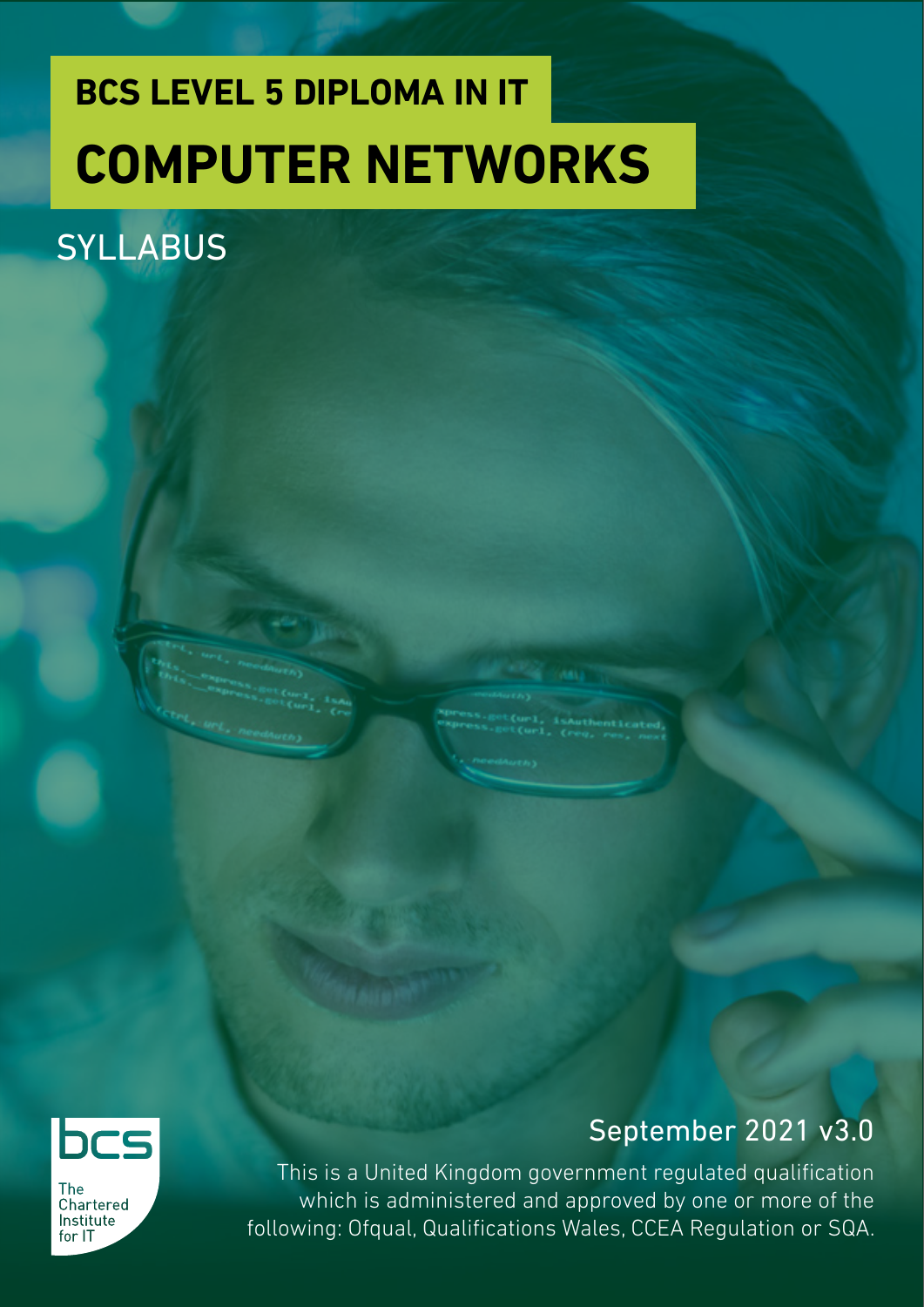## **CONTENTS**

- Introduction 3.
- 4. Qualification Suitability and Overview
- 4. SFIA Levels
- 5. Learning Outcomes
- **6.** Syllabus
- 10. Examination Format
- Question Weighting 10.
- Recommended Reading 11.
- 11. Using BCS Books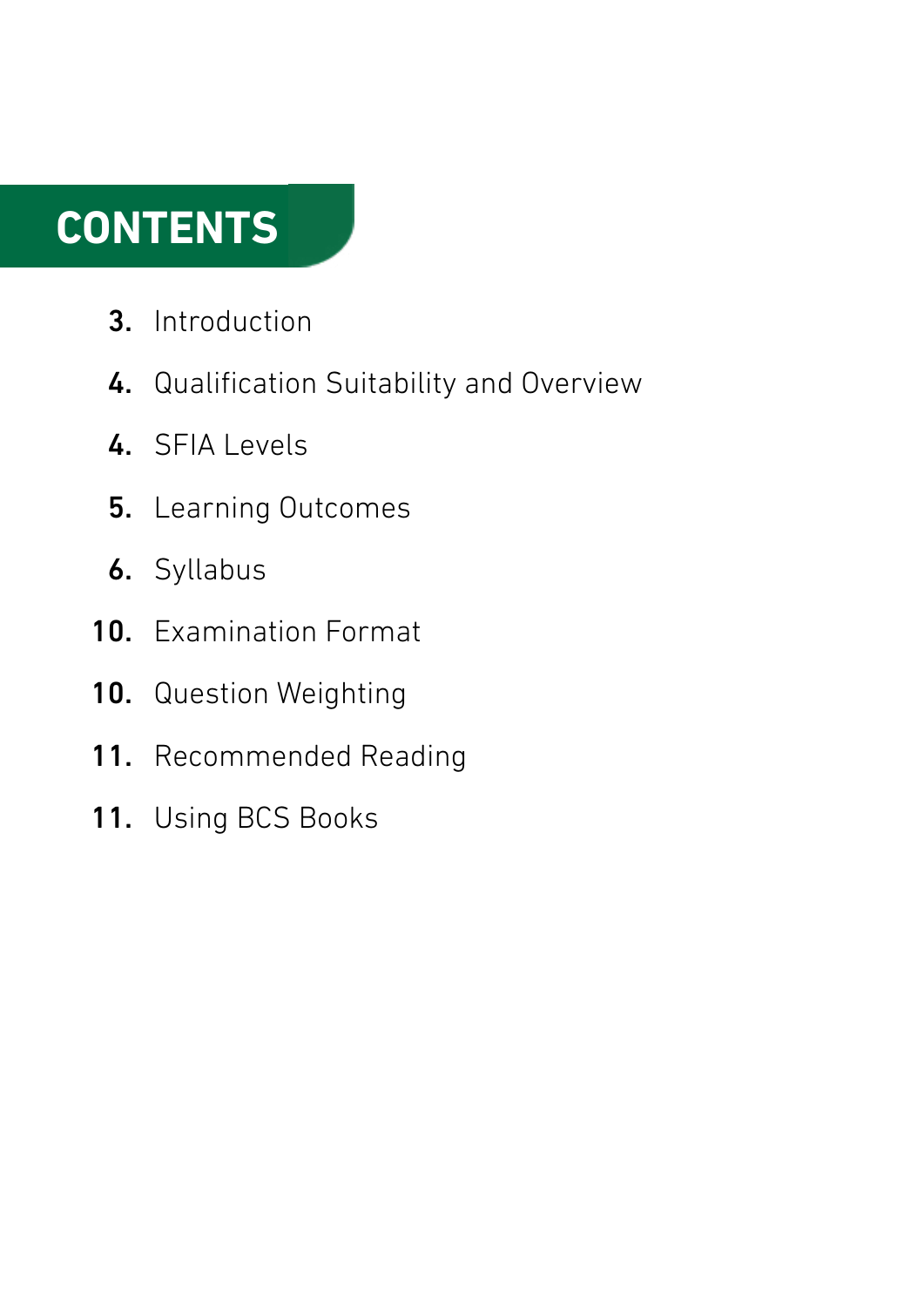

## **Introduction**

The second stage within the BCS three-stage Higher Education Qualification programme, the Level 5 Diploma enables candidates who have already achieved the Level 4 Certificate in IT to progress to higher levels of knowledge and competency.

This internationally-recognised qualification introduces you to the business-related aspects of the IT industry, developing your technological expertise while also considering the potential challenges of the dayto-day running of an organisation, such as legal obligations and intellectual property.

Our modules have been created in-line with the latest developments in the industry, giving you a competitive edge in the IT job market. You will have the opportunity to learn about object-oriented programming, user experience, systems analysis and design, as well as to build upon knowledge and skills developed during the Level 4 Certificate.

To successfully achieve the qualification, candidates need to complete:

- One core module
- Three optional modules
- One Professional Project in IT

Candidates who wish to progress onto the next stage will need to complete the Project at end of the Level 6 Professional Graduate Diploma in IT.

#### **Computer Networks Optional Module**

The Computer Networks module is an optional module that forms part of the Level 5 Diploma in IT – the second stage within the BCS three-stage Higher Education Qualification programme.

Candidates will develop specialist knowledge and skills relating to network architecture, the physical properties of communication standards, analysing errors and their impact, LANs and topologies, WAN technology, the principles of inter-networking, and the main parameters of network performance.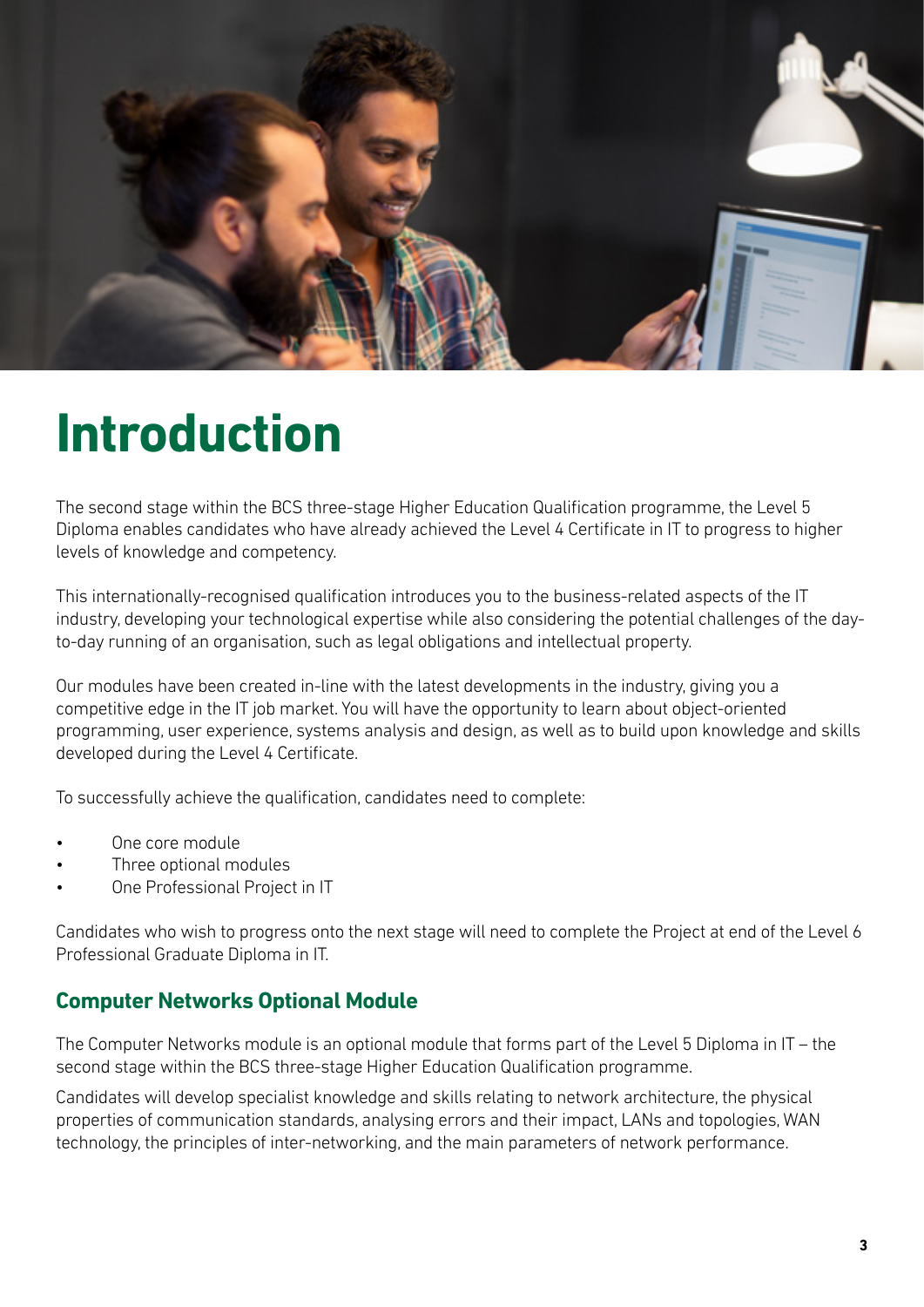# **Qualification Suitability and Overview**

Candidates must have achieved the Certificate in IT or have an appropriate exemption to be entered for the Diploma in IT. Candidates can study for this diploma by attending a training course provided by a BCS accredited Training Provider or through self-study, although it is strongly recommended that all candidates register with an approved centre. Studying with an approved centre will deliver significant benefits.

Candidates are required to become a member of BCS, The Chartered Institute for IT, to sit and be awarded the qualifications. Candidates may apply for a four-year student membership that will support them throughout their studies.

The Level 5 Diploma is suitable for professionals wishing to gain a formal IT qualification, and this module may be particularly relevant for candidates interested in career opportunities such as solutions architecture, network engineering, or database programming.

| <b>Total Qualification Time</b> | <b>Guided Learning Hours</b> | <b>Assessment Time</b> |
|---------------------------------|------------------------------|------------------------|
| (Certificate)                   | (Module)                     | (Exam)                 |
| 1086 hours                      | 225 hours                    | <b>Two hours</b>       |

## **SFIA Levels**

This award provides candidates with the level of knowledge highlighted within the table, enabling candidates to develop the skills to operate successfully at the levels of responsibility indicated.

| <b>Level</b><br>K7 | <b>Levels of Knowledge</b> | <b>Levels of Skill and Responsibility (SFIA)</b><br>Set strategy, inspire and mobilise |
|--------------------|----------------------------|----------------------------------------------------------------------------------------|
| K <sub>6</sub>     | Evaluate                   | Initiate and influence                                                                 |
| K <sub>5</sub>     | Synthesise                 | Ensure and advise                                                                      |
| K4                 | Analyse                    | Enable                                                                                 |
| K <sub>3</sub>     | <b>Apply</b>               | <b>Apply</b>                                                                           |
| K <sub>2</sub>     | <b>Understand</b>          | <b>Assist</b>                                                                          |
| K1                 | <b>Remember</b>            | <b>Follow</b>                                                                          |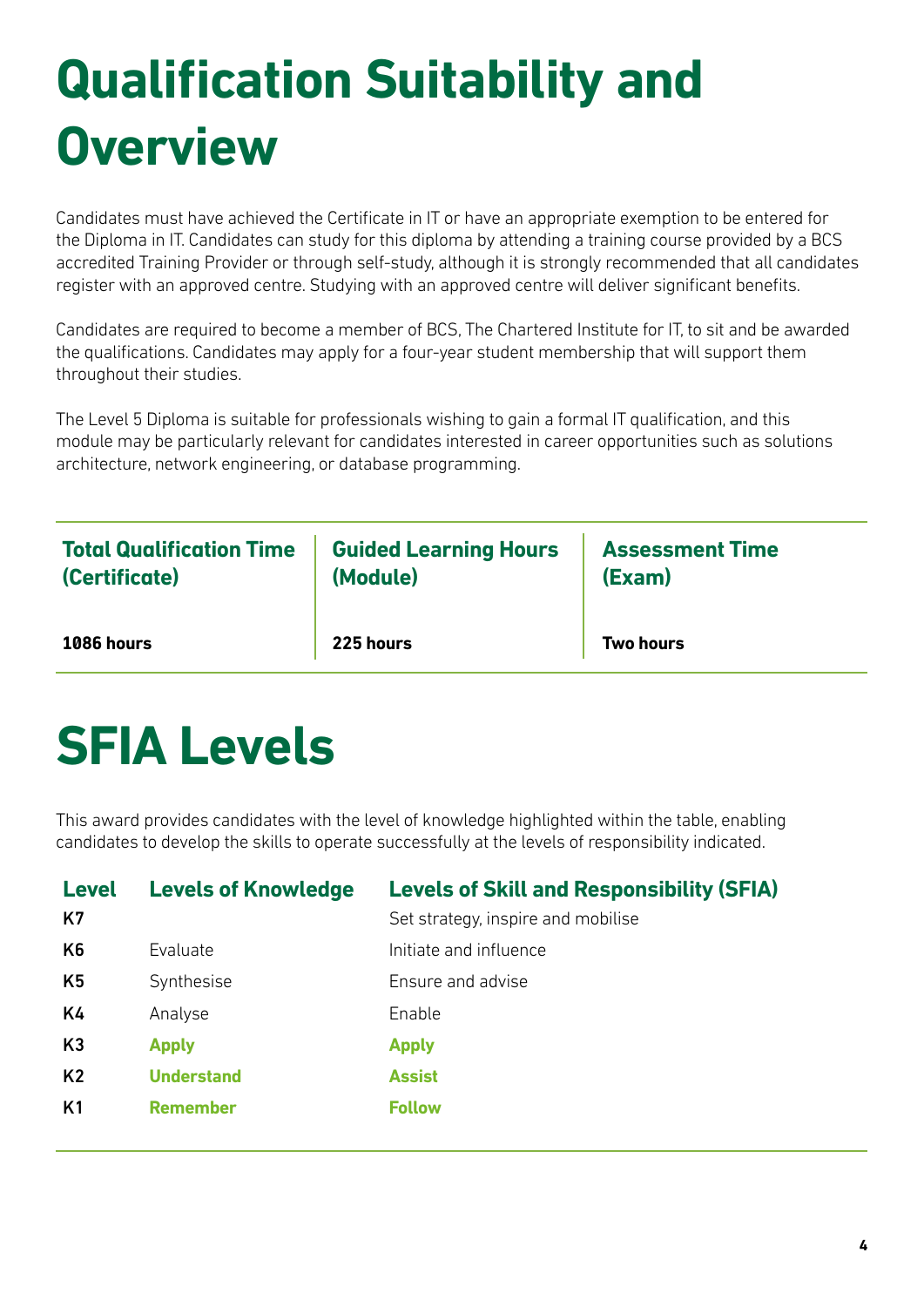### **SFIA Plus**

This syllabus has been linked to the SFIA knowledge skills and behaviours required at Level 5.

### **ITOP3**

Carries out agreed operational procedures, including infrastructure configuration, installation and maintenance. Uses infrastructure management tools to collect and report on load and performance statistics and to automate the provisioning, testing and deployment of new and changed infrastructure. Contributes to the implementation of maintenance and installation work. Uses standard procedures and tools to carry out defined system backups, restoring data where necessary. Identifies operational problems and contributes to their resolution..

### **NTDS3**

Produces outline system designs and specifications, and overall architectures, topologies, configuration databases and design documentation of networks and networking technology within the organisation. Specifies user/system interfaces, including validation and error correction procedures, processing rules, access, security and audit controls. Assesses associated risks, and specifies recovery routines and contingency procedures. Translates logical designs into physical designs.

### **NTAS3**

Identifies and resolves network problems following agreed procedures. Uses network management software and tools to collect agreed performance statistics. Carries out agreed network maintenance tasks.

Further detail around the SFIA Levels can be found at [www.bcs.org/levels.](https://www.bcs.org/media/5165/sfia-levels-knowledge.pdf)

# **Learning Outcomes**

Upon completion of this module, candidates will be able to:

- demonstrate an understanding of the physical properties and performance characteristics of communication media; specifically, copper cable, fibre optics and wireless networks
- demonstrate an understanding of the importance of communication standards, including an appreciation of protocol layer models and enhancements to those standards
- demonstrate an appreciation of the theory and practice of common local area networks including virtual and wireless LANs
- demonstrate an appreciation of the theory and practice of wide area networks and their interconnection
- demonstrate an appreciation of the significance of network and inter-network protocols; specifically, IPv4, IPv6, TCP and UDP
- describe the importance of reliability and quality of service, including examples of error recovery strategies, traffic differentiation and prioritisation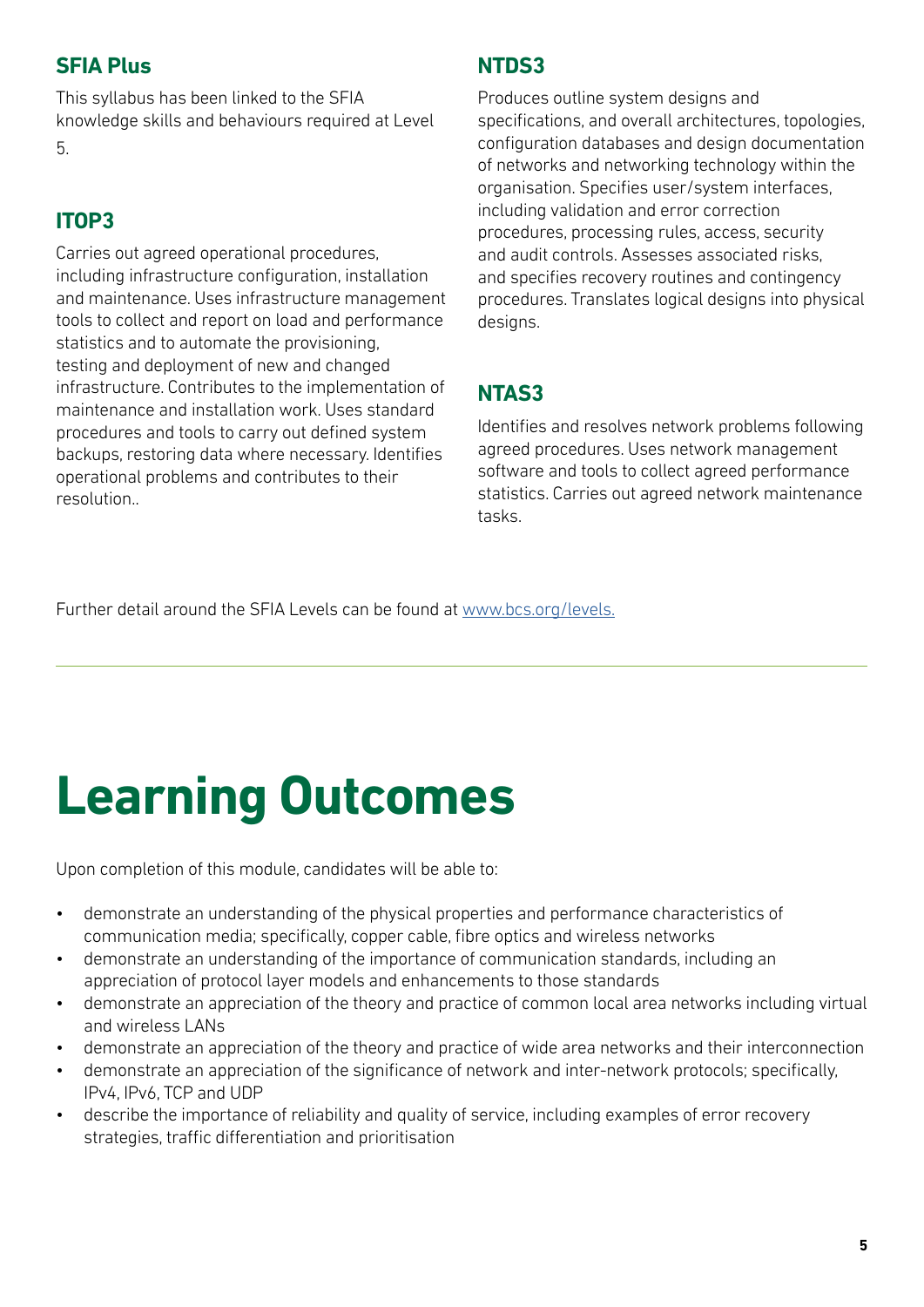## **Syllabus**

### **1. Introduction**

### **Learners will be able to:**

**1.1** Explain the theoretical and practical models of network architecture.

#### **Indicative content**

#### **Guidance**

- a. Historical perspective
- b. Theoretical and practical models of network architecture, particularly the ISO OSI seven-layer model and the TCP/IP protocol stack
- c. Example networks and services, including LAN and WAN technologies, and their relevance to the OSI model.

Candidates are expected to understand the purpose of each of the layers in both models and the mapping between both models. The difference between this syllabus and BCS Certificate Computer and Network Technology is that, at this level, candidates should be able to explain how the models' layers interact with each other, e.g. to explain the journey of a message through the different layers. Example networks and technologies would include packet and circuit switching, for example - ethernet, ISDN, ATM, Wi-Fi, xDSL, WiMAX. Candidates should explain how LAN and WAN technologies relate to different models and their respective layers

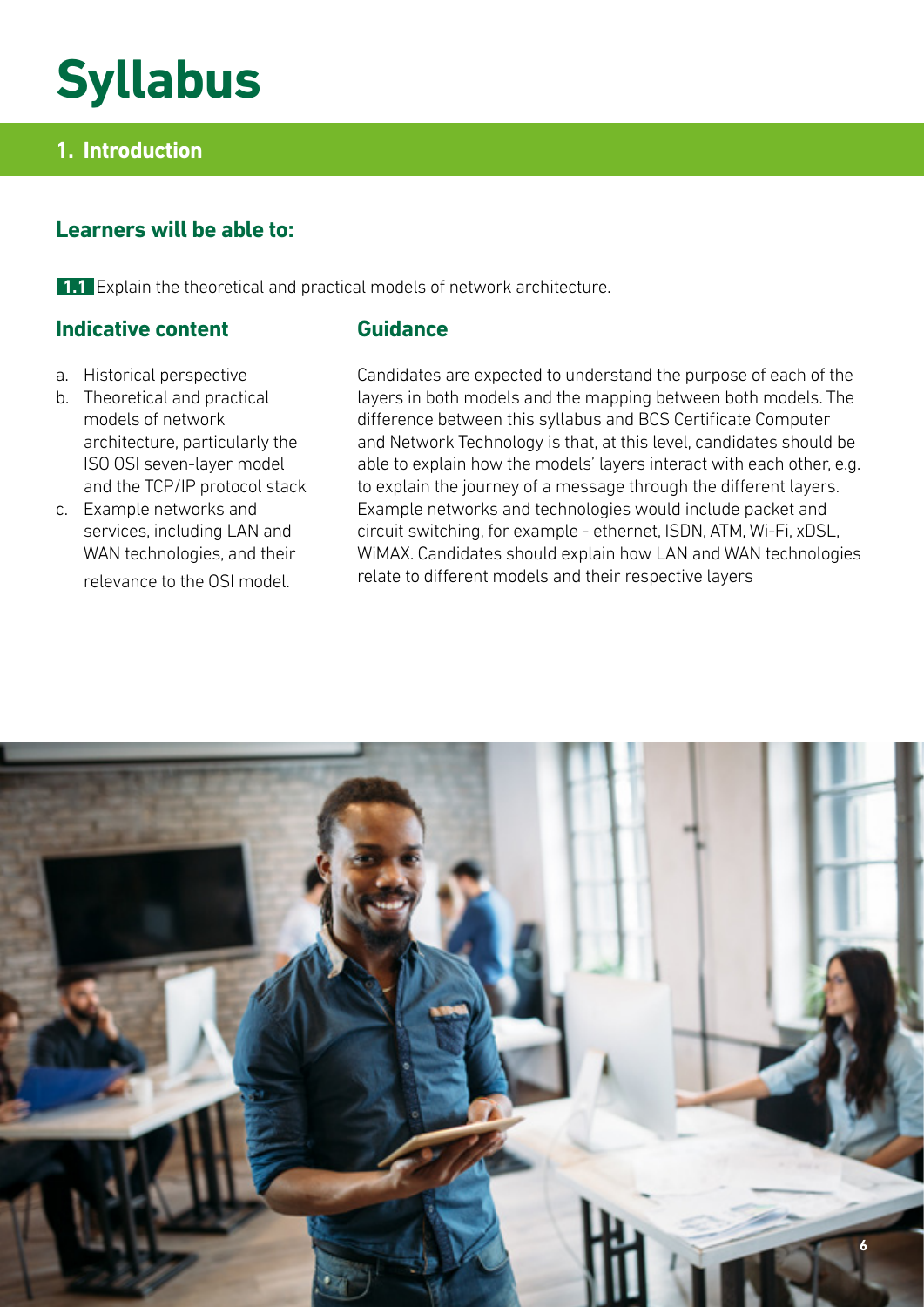#### **Learners will be able to:**

**2.1** Describe the physical properties of communication standards.

#### **Indicative content**

#### **Guidance**

- a. Physical properties of transmission media standards, for example, fibre optics, radio communication
- b. Maximum data rates (theoretical and practical) for different transmission media standards, including some simple analysis of signals
- c. Data encoding of digital signals
- d. The distinction between, and analysis of, physical media and wireless media properties
- e. The difference between narrowband and broadband technologies with reference to ISDN and xDSL

At the physical layer of the OSI/TCP IP models, we can have different layers of transmission media standards. Candidates should be able to identify the different types of media and their characteristics, e.g. maximum data rates they can support. In this regard, candidates should be able to describe the data encoding methods of digital signals. The focus here is on concept of data encoding itself. Candidates should differentiate between physical and wireless media properties, and understand fibreoptics and other examples. They will also need to differentiate between narrowband and broadband, and how these are used in technologies such as ISDN and xDSL.

#### **3. Errors**

#### **Learners will be able to:**

**3.1** Analyse errors and their impact.

#### **Indicative content**

- a. The main causes of errors and their effects on transmission
- b. Single-bit and burst errors
- c. Various error detection and correction strategies including parity, block sum, Hamming Codes, Cyclic Redundancy Checks, and Forward versus Backward error control

#### **Guidance**

Candidates should understand main causes of errors and their impact on transmission. They should be able to differentiate between single-bit and burst errors. Candidates should also be able to identify the most appropriate error detection and correction strategy for handling the error.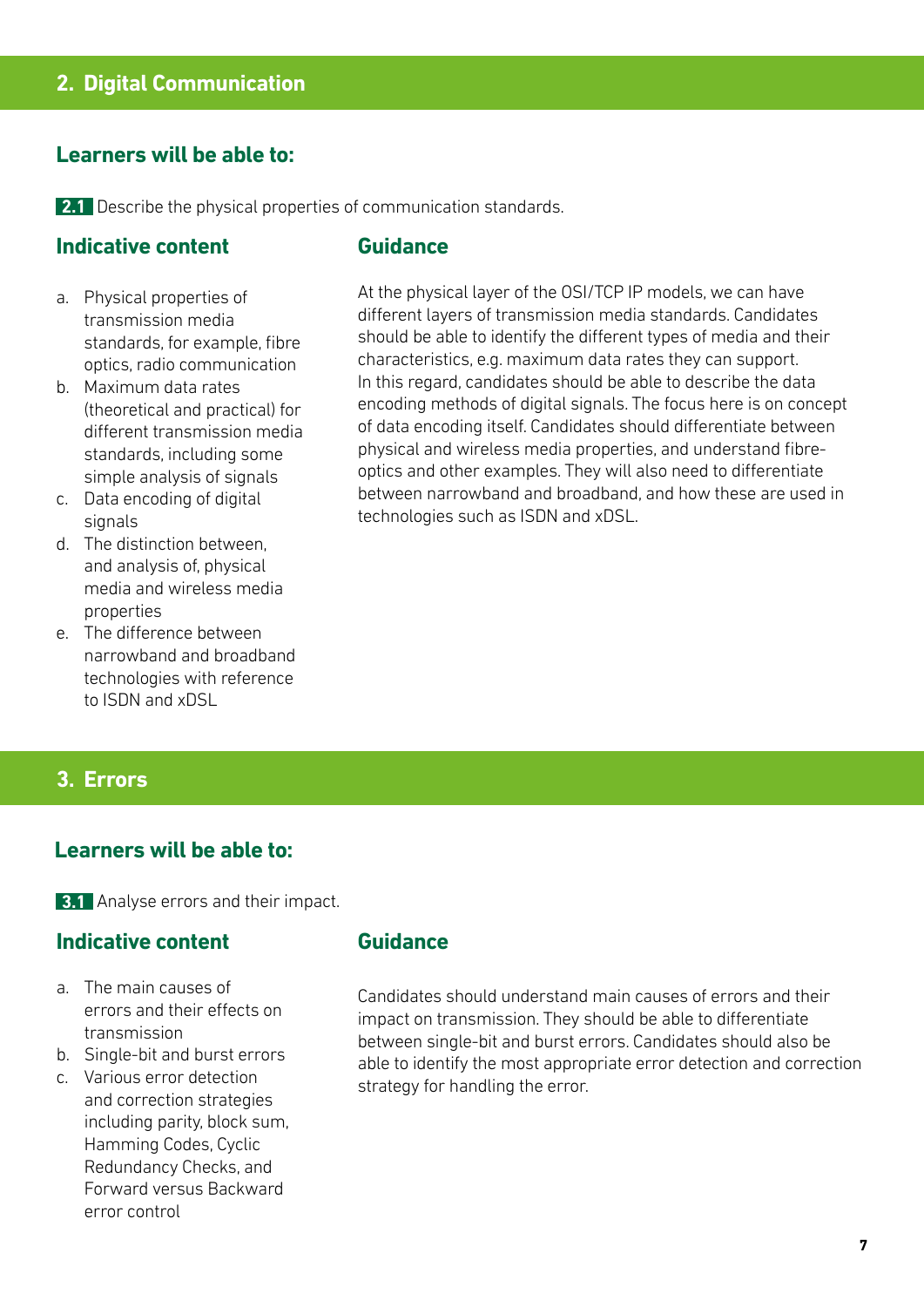#### **4. Local Area Networks**

#### **Learners will be able to:**

**4.1** Describe LANs and explain topologies

#### **Indicative content**

#### **Guidance**

- a. Types of LAN covering standards, topology and performance
- b. Example architectures such as Ethernet and fast Ethernet, and Wi-Fi
- c. Operating LAN switches and configuring virtual LANs

Here the focus is on LAN standard IEEE802.3 (Ethernet). Candidates should be able to describe different layers and how these relate to the OSI model, so that we can see logical evaluation of the topics, including LAN topologies, e.g. bus, ring, star, mesh, cellular and hybrid. Candidates should also be aware of IEEE802.11 (wifi) and its architecture. Candidates will be asked about the purpose of LAN switches, how they operate and how they can support creation of virtual LANs.

#### **5. Wide Area Networks**

#### **Learners will be able to:**

**5.1** Analyse WAN technology.

#### **Indicative content**

- a. Circuit versus packet switching and associated routing and flow control
- b. Detailed examples of existing architectures such as ISDN, Multi-protocol Label Switching (MPLS)
- c. Virtual Private Networks (VPN) and their relevance to WANs

#### **Guidance**

Candidates should go into more detail in terms of analysing circuit switching and packet switching, including routing and flow control. They are expected to be able to identify examples of architectures working with these technologies, e.g. ISDN would be circuit switched, whereas the internet is packet switched. Candidates will be asked to describe the concept of VPNs and how they work in a WAN environment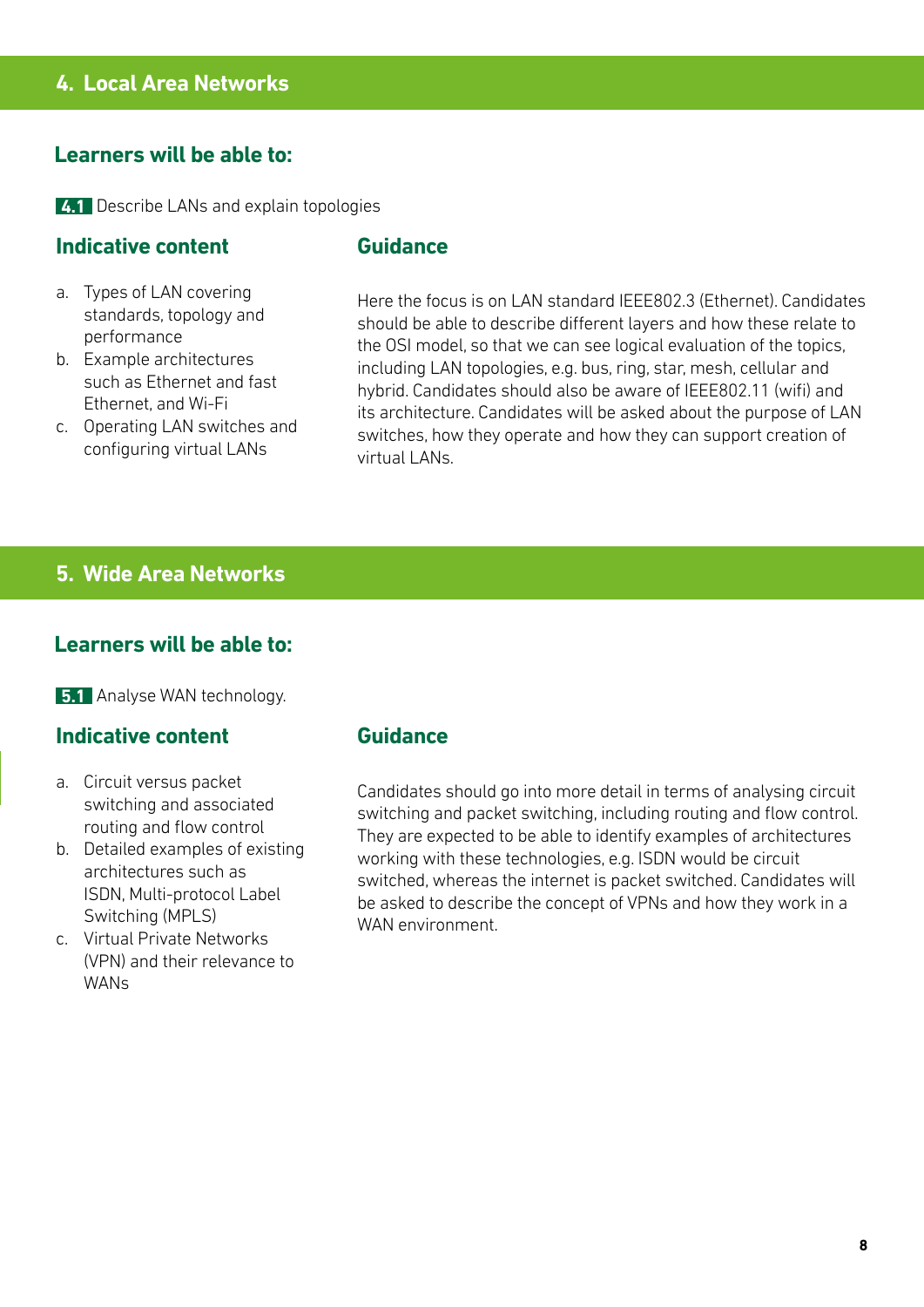#### **6. Inter-Networks**

#### **Learners will be able to:**

**6.1** Describe the principles of inter-networking.

#### **Indicative content**

#### **Guidance**

- a. Architectures, addressing and protocols
- b. Reference to IPv4, IPv6, TCP and UDP

This is where we go into more detail on Layers 3 and 4 of OSI model. Candidates are expected to know details of IPv4 and IPv6, including addressing schemes, operation and other relevant protocols. They should also know main differences between transport protocols (UDP, TCP) and be able to provide examples of when an application uses one instead of the other. They should know purpose of transport layer (layer 4), as well as networking layer (layer 3).

#### **7. Quality of Service**

#### **Learners will be able to:**

**7.1** Explain the definition of service and the main parameters that define network performance.

#### **Indicative content**

- a. A definition of quality of service and the main parameters that define network performance
- b. Router functionality including frame prioritisation, classification and queue management techniques
- c. The provision of quality of service management in production networks

#### **Guidance**

We expect candidates to be able to define the concept of quality of service by also identifying main parameters that define network performance, e.g. throughput, jitter, delay. The router plays a very important role in achieving quality of service, so candidates are expected to be able to describe the functionality implemented by the router, including frame prioritisation, classification and queue management techniques. Candidates should describe protocols that network administrators use to implement quality of service in a production network, such as RSVP and DiffServ.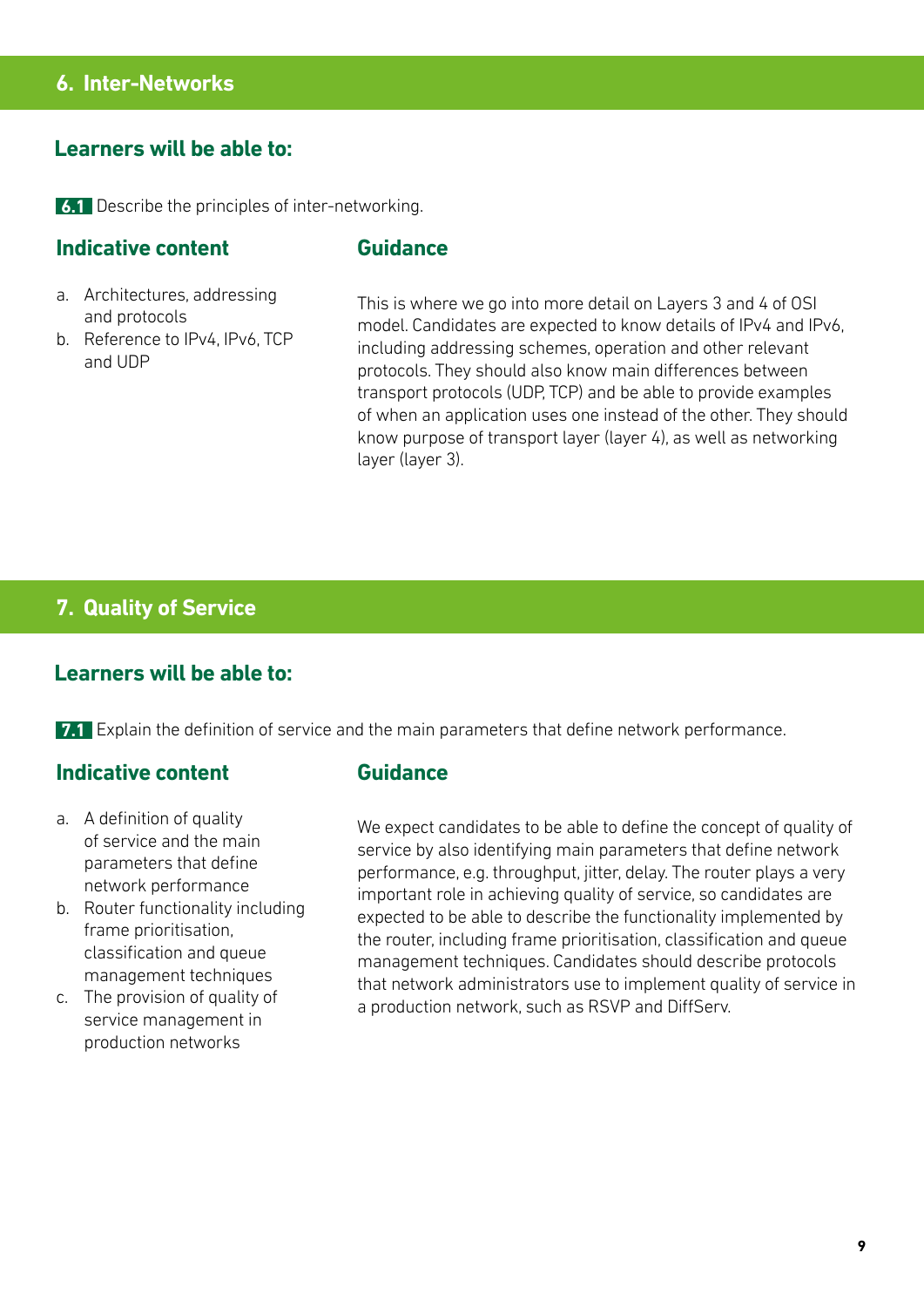## **Examination Format**

This module is assessed through completion of an invigilated written exam.

|                       | <b>Type</b> Four written questions from a choice of six, each with equal marks |
|-----------------------|--------------------------------------------------------------------------------|
|                       | <b>Duration</b> Two hours                                                      |
| <b>Supervised</b> Yes |                                                                                |
|                       | <b>Open Book</b> No (no materials can be taken into the examination room)      |
|                       | <b>Passmark</b> 10/25 (40%)                                                    |
|                       | <b>Delivery</b> Paper format only                                              |
|                       |                                                                                |

Adjustments and/or additional time can be requested in line with the BCS reasonable adjustments policy for candidates with a disability or other special considerations.

# **Question Weighting**

Candidates will choose four questions from a choice of six. All questions are equally weighted and worth 25 marks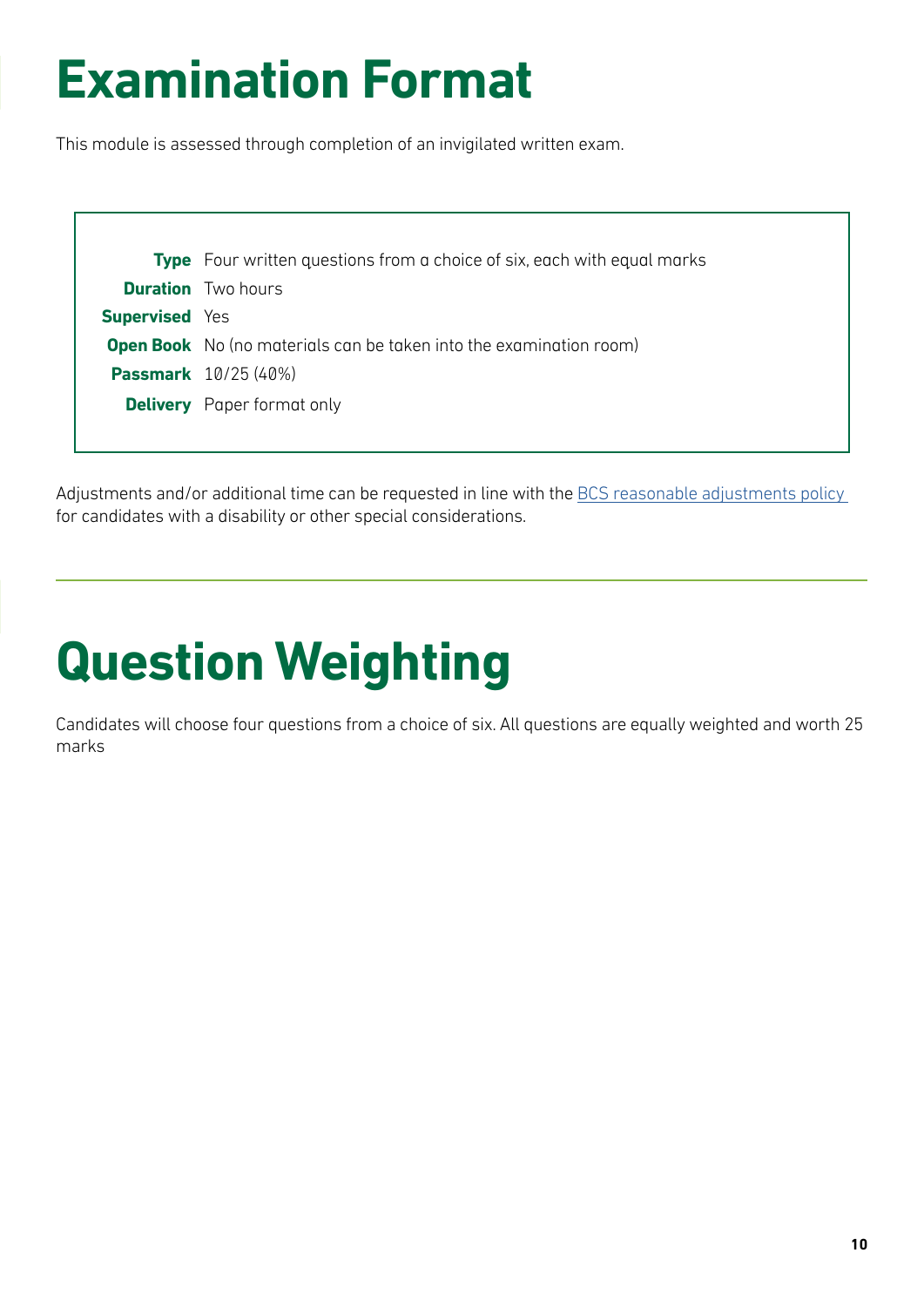## **Recommended Reading**

### **Primary texts**

**Title:** Data and Computer Communications (10th edition) **Author:** W. Stallings **Publisher:** Pearson Education **Date:** 2013 **ISBN:** 978-1292014388

**Title:** Computer Networks (5th edition) **Author:** A. Tanenbaum **Publisher:** Pearson Education **Date:** 2013 **ISBN:** 978-1292024226

### **Additional texts**

**Title:** Wireless Communication and Networks (second edition) **Author:** W. Stallings **Publisher:** Pearson Education **Date:** 2015 **ISBN:** 978-1292027388

## **Using BCS Books**

Accredited Training Organisations may include excerpts from BCS books in the course materials. If you wish to use excerpts from the books you will need a license from BCS. To request a license, please contact the Head of Publishing at BCS outlining the material you wish to copy and its intended use.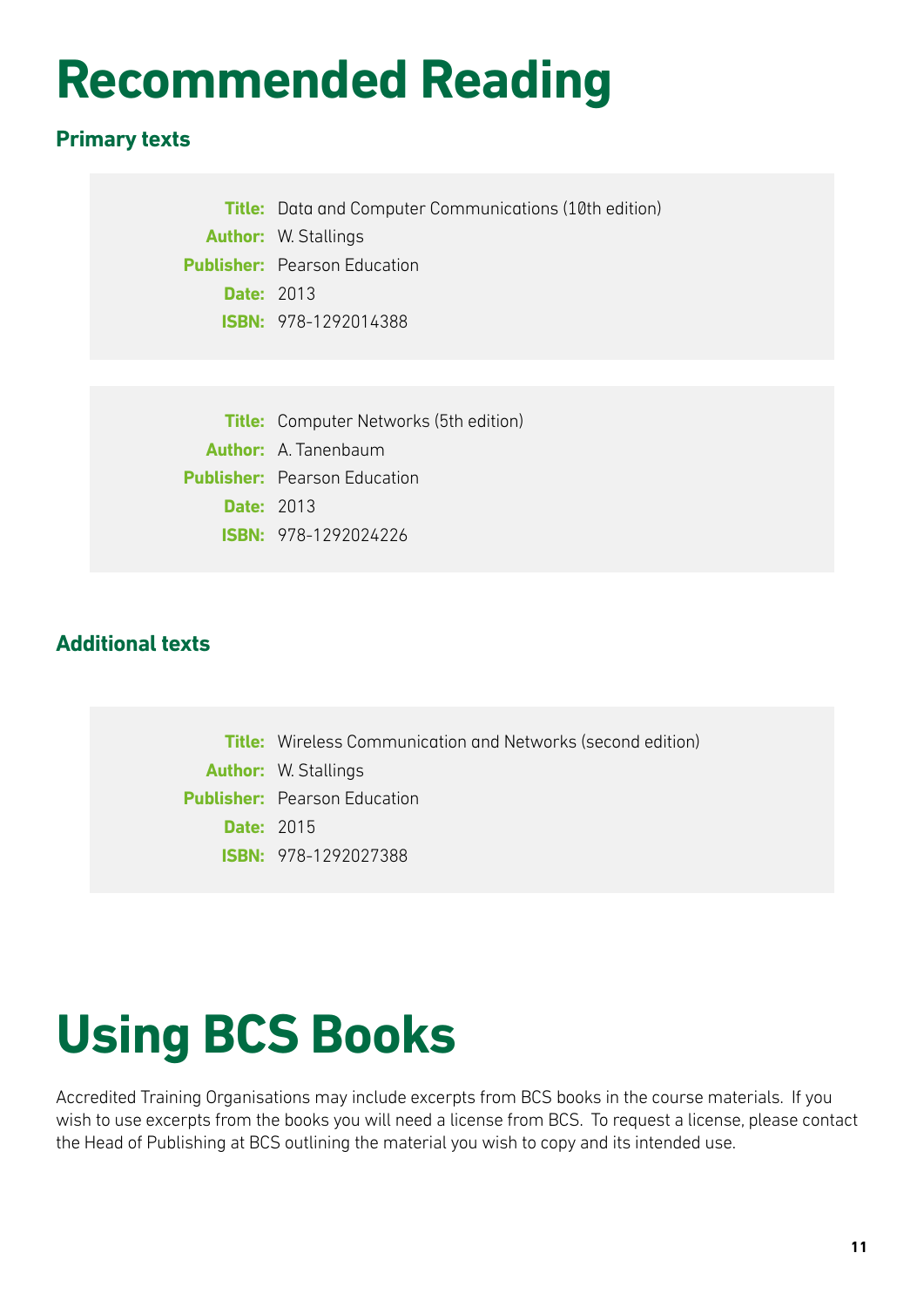# **Document Change History**

Any changes made to the syllabus shall be clearly documented with a change history log. This shall include the latest version number, date of the amendment and changes made. The purpose is to identify quickly what changes have been made.

#### **Version Number Changes Made**

Version 1.0 June 2021

Document Creation